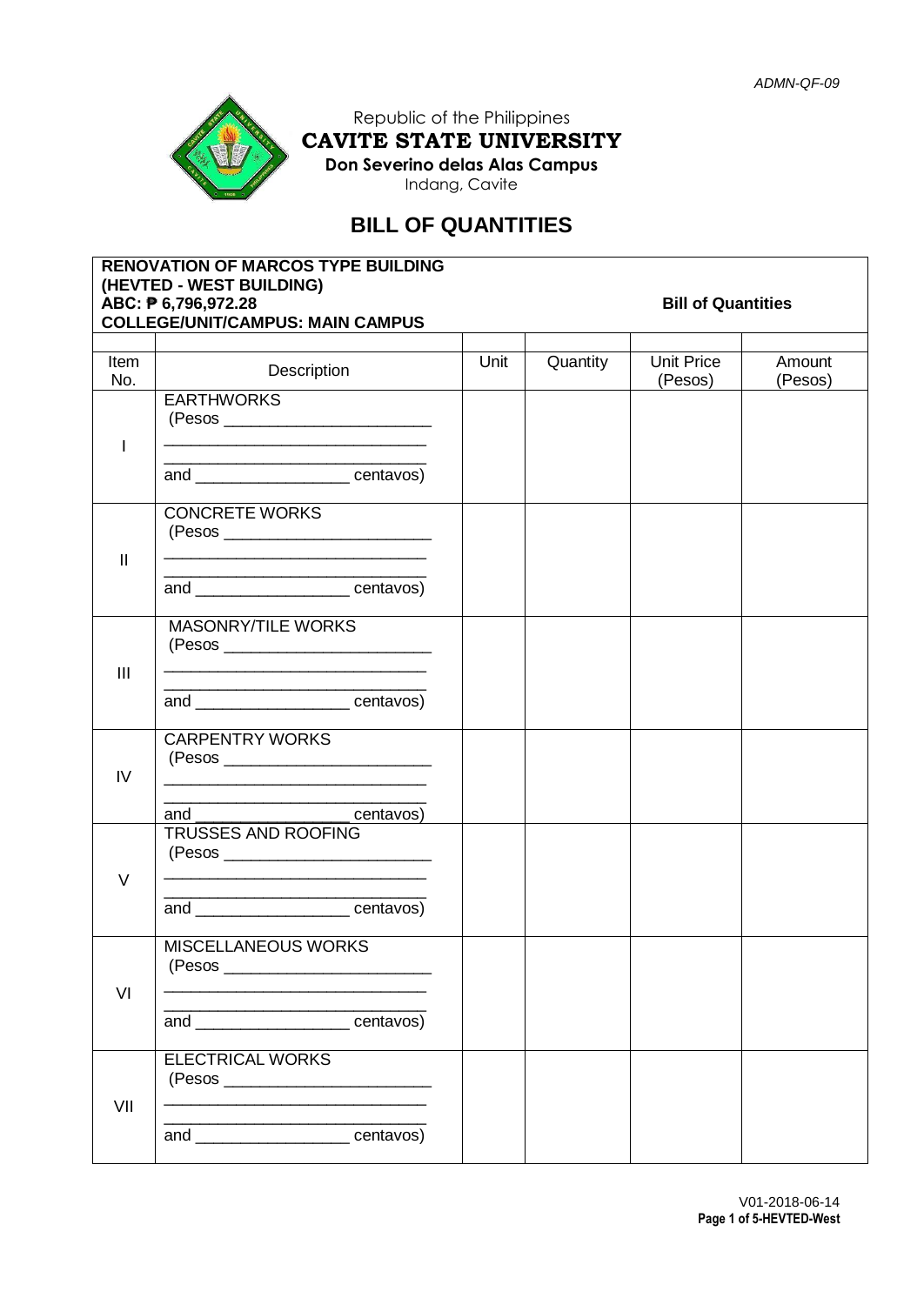| VIII                                    | <b>PLUMBING WORKS</b><br>(Pesos ____________________________<br><u> 1989 - Johann Stoff, amerikansk politiker (d. 1989)</u><br>and _____________________centavos) |  |  |  |  |  |  |
|-----------------------------------------|-------------------------------------------------------------------------------------------------------------------------------------------------------------------|--|--|--|--|--|--|
| IX                                      | <b>PAINTING WORKS</b><br><u> 1989 - Andrea Stadt Britain, amerikansk politik (* 1958)</u>                                                                         |  |  |  |  |  |  |
|                                         | and __________________centavos)                                                                                                                                   |  |  |  |  |  |  |
|                                         | <b>GRAND TOTAL</b><br>Write grand total in words                                                                                                                  |  |  |  |  |  |  |
| Position:                               | <u> 1980 - Jan James James Sandarík (</u> † 1920)                                                                                                                 |  |  |  |  |  |  |
| <b>Construction Company/Contractor:</b> |                                                                                                                                                                   |  |  |  |  |  |  |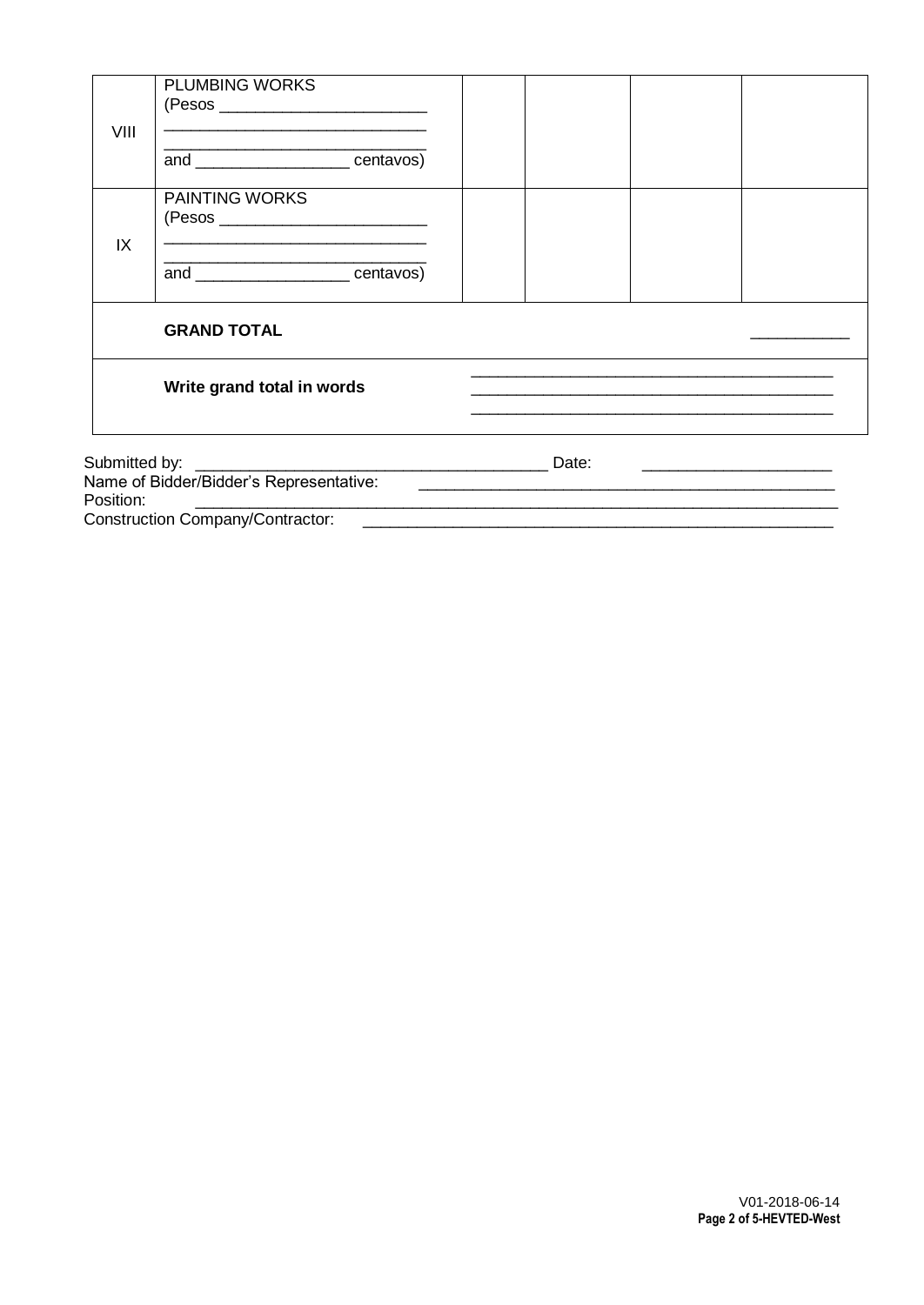# *CAVITE STATE UNIVERSITY*

#### SCOPE OF WORK:

#### **A. RENOVATION OF MARCOS TYPE BUILDING (HEVTED - WEST BUILDING)** GENERAL NOTES:

- 1. The project should be finished in 240 calendar days.
- 2. Actual site inspection is a must.

# **B. Technical Description**

# **I. Earthworks**

- **A.** Site Preparation/Temporary enclosure/ Mobilization/ Demobilization/ Office/ Bunkhouse/ Billboard/etc.
- **B.** Clearing, Excavation and Backfilling
	- 1. This work includes excavation for storm drainage canal.
	- 2. Dismantling of existing trusses/roofing and ceiling is included.
	- 3. The area should be cleared/cleaned before and after the construction work at least six meters away from the building line. Unusable used formworks, excessive soil fill and all other unwanted debris of construction works should be disposed properly.

#### **II. Concrete Works**

- A. Cast-in-place concrete
	- 1. Concrete works include columns, stiffener columns, roof beams, open canal and all other concrete components needed to complete the structure.
	- 2. Extension of existing concrete columns is included.
	- 3. Strength of concrete to be adopted shall be **3,500 psi.**
	- 4. Concrete works should be plain cement finished.
	- 5. Provide necessary tools and equipment needed for concrete works.
- B. Steel Reinforcement
	- 1. Use deformed bar grade 40.

# 2. Provide necessary tools and equipment needed for steel works.

#### **III. Masonry and Tile Works**

- A. CHB Laying
	- Supply and installation of CHB for end walls and bottom of roof beams.
		- 1. Installation of CHB reinforced with 10mmØ deformed bar spaced at 0.60m on center every three layers.
			- a. CHB 4" for interior/partition walls.
		- 2. Masonry works should be plastered plain cement.
- B. Tile Works
	- Supply and installation of the following:
		- 1. Ceramic tiles (locally made) 0.60m. x 0.60m. for comfort rooms (floor and walls). Tiles must be installed for the entire floors and walls. Accent using decorative tiles shall be provided.
		- 2. Tiles must be installed by using adhesive and finished with appropriate tile grout.
		- 3. Consult the end user for color preference of tiles.

# **IV. Carpentry Works**

- 1. Provide formworks and scaffolding for the completion of the project.
- 2. Provide ceiling works for the whole area:
	- a. Use cement board  $\frac{1}{4}$ " thick for ceiling board.
	- b. Use metal furring as ceiling joist/runner.
	- c. Provide decorative wooden molding to all ceiling corner.
	- d. Provide 3/16" x 1" flat bar coated with primer and paint for ceiling hanger every 1.20m. both ways.
	- e. Use pre-painted spandrel 4" for the area of eaves with pre-painted end and center molding.
	- f. Provide ceiling ventilation for every 5 meters and all corners of eaves.

#### **V. Trusses and Roofing Works**

A. Trusses

- 1. See plans for sizes of bar and other details for the installation of steel trusses.
- 2. This work also includes painting of two (2) coats of epoxy of primer and two (2) coats of quick dry enamel black.
- 3. Provide necessary tools and equipment.
- 4. All joint connections should be fully welded.
- 5. Use CEE purlins ga. 16, 2" x 6" at 0.60m. on center.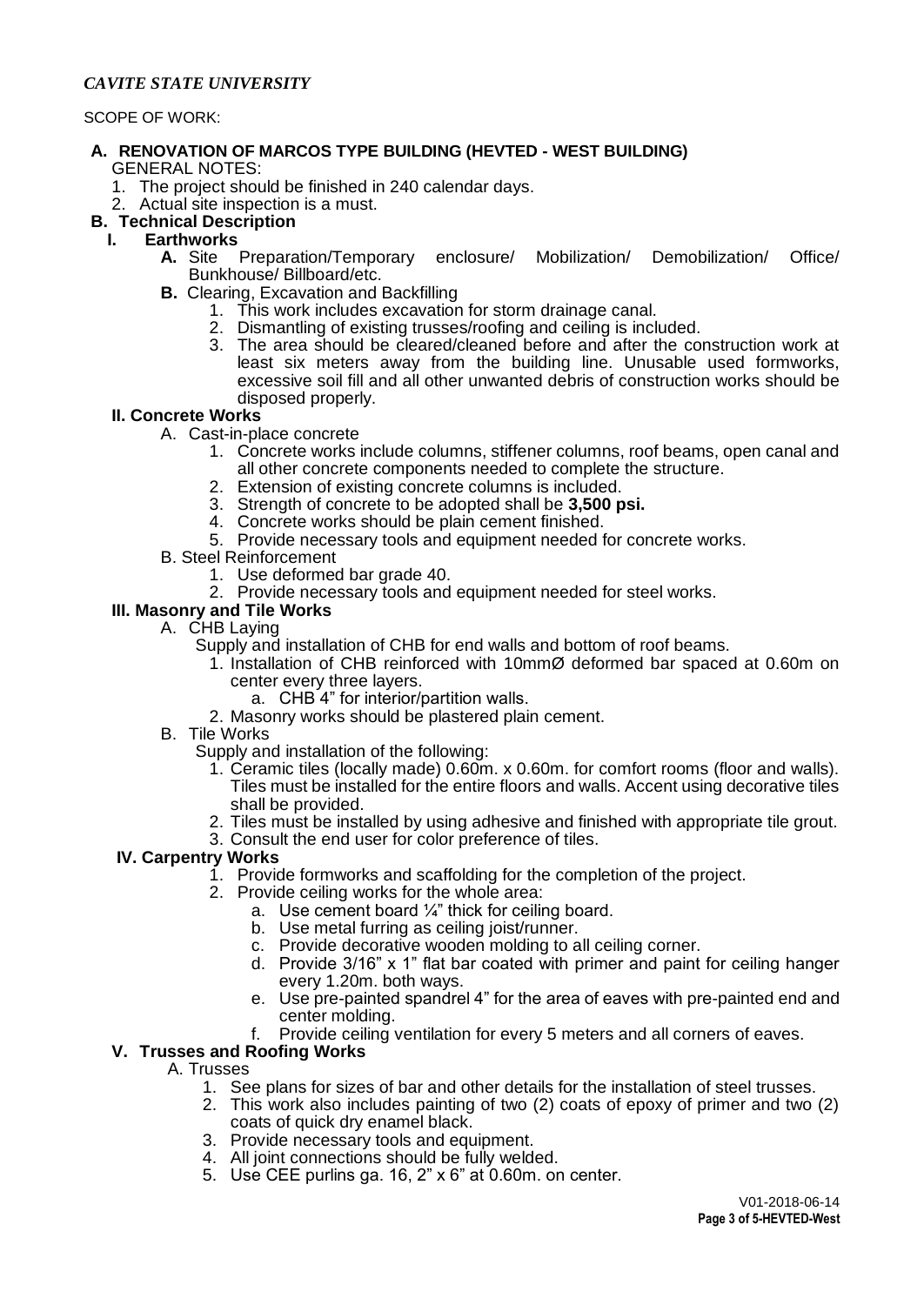- 6. Provide 16mm. Ø plain bar with standard turnbuckle for horizontal cross bracing.
- 7. Provide 4-16mm. Ø anchor bolts with nut and washer for each support.
- 8. Provide 12mm. Ø with nut and washer for sag rod.
- 9. Use CEE purlins 2" x 6" and 2" x 4" for fascia board.
- B. Roofing
	- 1. Adopt gauge 26 (0.5mm.) rib type pre-painted roof sheet.
	- 2. Adopt gauge 26 x 18 (0.5mm.) prefabricated and pre-painted ridge roll.
	- 3. Adopt gauge 26 (0.5mm.) prefabricated and pre-painted fascia cover.
	- 4. Adopt gauge 26 (0.5mm.) prefabricated stainless flushing.
	- 5. Adopt gauge 26 (0.5mm.) stainless gutter (front only).
	- 6. All attachment for roofing sheet and ridge roll shall be 2 & 1/2 " teck screw for metal.
	- 7. Provide water sealant for all attachment (water sealant should be provided for both inside and outside of the teck screw head)

# **VI. Miscellaneous Works**

Supply and installation of the following:

- 1. Doors<br>7.0
	- sets Pre-painted steel flush door with  $\frac{1}{4}$ " thick clear glass view window complete with all accessories
	- 3.0 sets Glass door, complete with all accessories (see existing)<br>2.0 sets Phenolic door panel, complete with hinges, barrel bolt
	- sets Phenolic door panel, complete with hinges, barrel bolt and all other accessories
- 2. Windows
	- 32.0 sets Aluminum sliding window with ¼" thick colored glass on colored powder coated finish aluminum framing
	- 1.0 sets Aluminum awning window with  $\frac{1}{4}$ " thick colored glass on colored powder coated finish aluminum framing

# Note: All windows shall be provided with 12mm. square bar grills.

# **VII. Electrical Works**

- 1. Supply and installation of panel board and circuit breakers. (Bolt-on type, Nema Standard should be used).
- 2. Supply and installation of conductors and PVC conduit/ junction box/ utility box from main panel to convenience outlet/ lighting outlet.
	- a) PVC conduit orange pipe
	- b) Utility and junction boxes should be PVC and deep type.
- 3. Supply and installation of electrical fixtures/ switches/ outlets/ and other electrical devices (Bticino, National or its equivalent)
	- a) Switches
	- b) A/C outlets
	- c) Reinstallation of existing lamp
	- d) Pin light LED 11W (5 sets)
	- e) Emergency light (10 sets)
- 4. Construction of service entrance post.
- 5. Tap to the source (from building to existing electrical post at CCJ building) including testing.
- 6. Consult plan for details and extent of works.

# **VIII. Plumbing Works**

- A. Removal and Replacement of Water Supply Line
	- 1. Adopt PPR pipes and fittings for water line.
		- a.  $\,$  1" and  $\mathcal{V}_2$ " Ø for water line.
		- b. Provide gate valve for every comfort room.
	- 2. Tapping to source is included.
	- 3. No pipe should be embedded without testing it to leak.
- B. Sewer Line
	- 1. Adopt PVC heavy duty orange pipes and fitting (Sanimold type with O-ring or its equivalent) for ventilation and the whole sewer line system including the septic vault fittings
		- Use 4"  $\emptyset$  for downspout and sewer lines.
	- 2. Provide open canal with  $\frac{1}{4}$ " x 2" angle bar frame and 12mm grills at 0.05m. on center (see plan for sizes)
- C. Fixtures (All fixtures must be TOTO/HCG/American STD or any approved equal with complete heavy duty fittings and accessories)
	- 1. Provide BRASS floor drains.